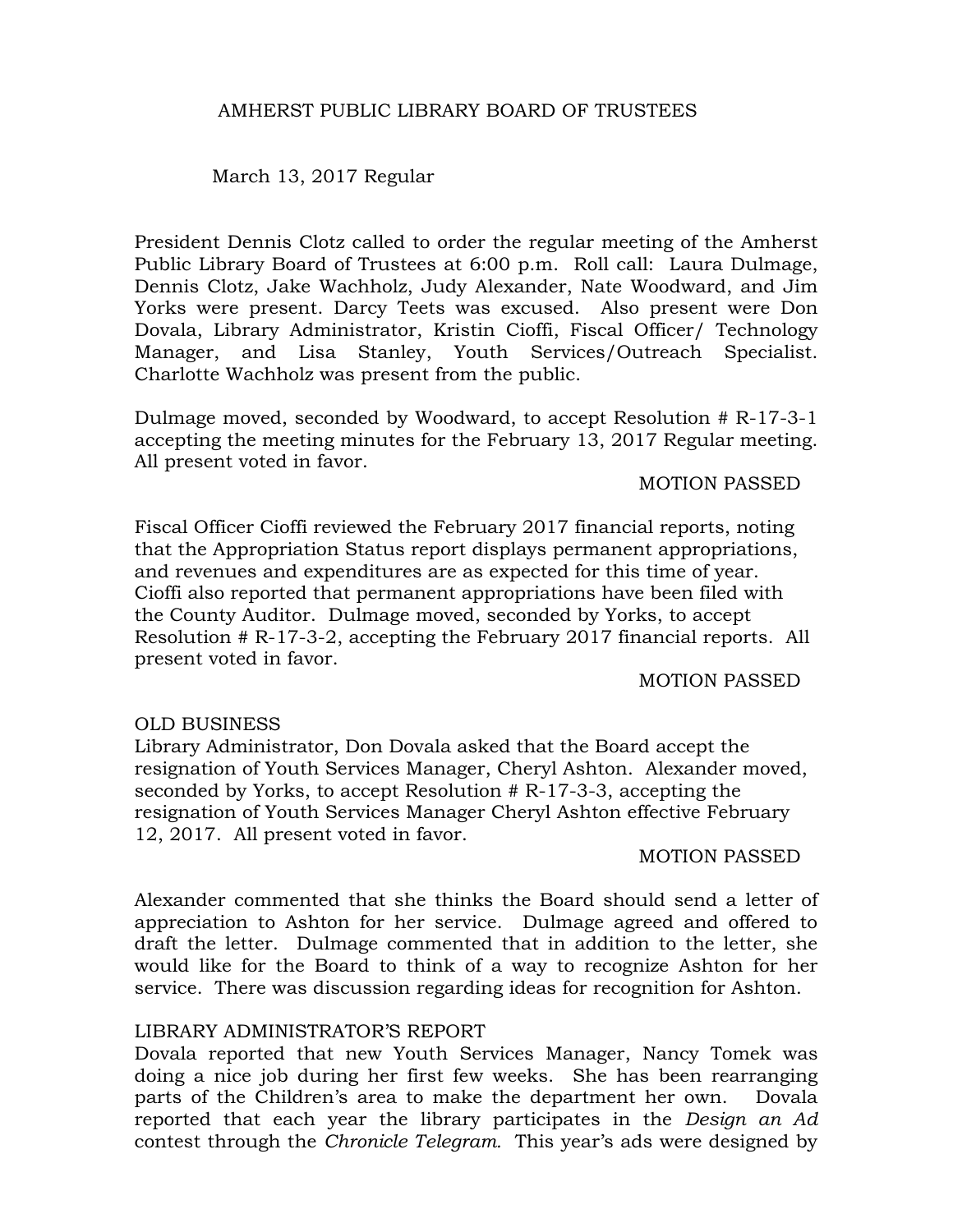March 13, 2017 Regular

sixth graders in Mrs. Sexton's class at Nord. A winner has been selected and presented with a framed copy of their ad. The winning ad will be published in April.

Dovala reported that he is getting quotes to have the sidewalks on the west side of Spring Street repaired. He would also like to have the light post that was knocked down by Allied Waste repaired at the same time. Allied Waste's insurance will cover the cost to repair the light post. Wachholtz asked why the library owned property on the west side of Spring Street. Yorks explained that several years ago the library purchased the property in hopes of expanding the library, but the voters did not approve the plan. Dovala noted that after the sidewalks were repaired, our snow removal contractors will plow them in the winter.

Dovala reported that the new VoIP phone system is scheduled to be installed on Monday, March 27th. The library's network consultant Tom Mason will be at the library for the install. Staff members will have training on the new phones this week. Alexander asked if the library had enough server space for the system. Dovala responded that the library has more than enough space and bandwidth to accommodate the system.

### NEW BUSINESS

Dovala reported that Teets will be attending the OLC Trustees Workshop on March 25, 2017. Alexander moved, seconded by Dulmage, to accept Resolution # R-17-3-4, approving that the library pay for Teets' registration fee for the workshop and reimburse him for his travel to the workshop at the standard IRS mileage rate. All present voted in favor. MOTION PASSED

Wachholtz asked if any trustees had attended a similar workshop in the past. Dulmage and Alexander noted that they went to a workshop at LCCC several years ago. Clotz suggested that the personnel committee look at drafting a policy to cover registration and travel expenses for trustees attending library related workshops in the future.

Dovala reported that the building facilitators are recommending putting a fibrated aluminum coating on the roof. Yorks agreed with the recommendation and asked about the schedule for the HVAC units. Dovala replied that one unit was due to be replaced in 2018. Dovala noted that after the season's first big storm, the roof on the new addition leaked. Star Builders repaired the leak the next day, and there have been no further leaks.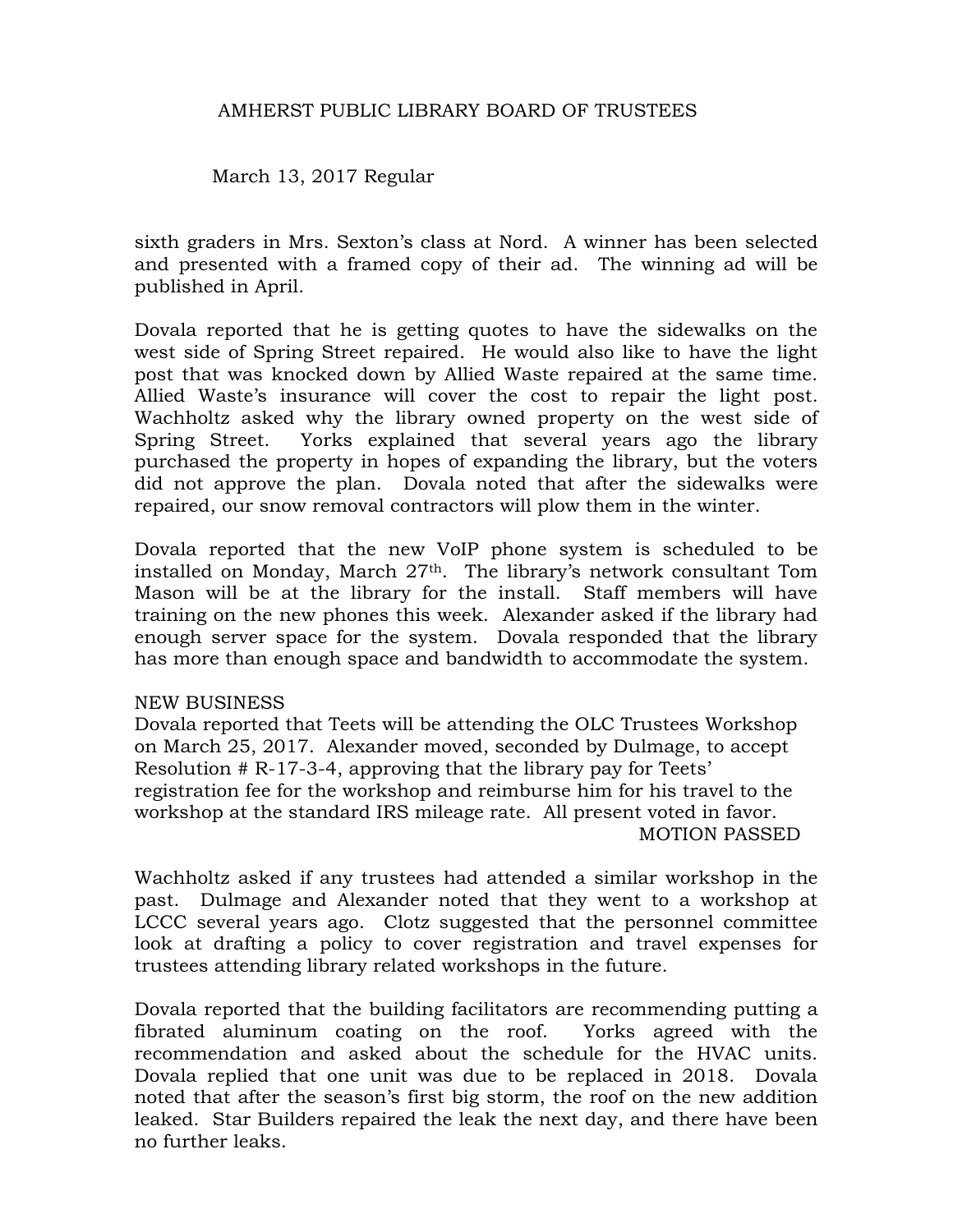March 13, 2017 Regular

Wachholtz asked what Dewey Lite was. Dovala responded that in Dewey Lite, Nonfiction and Fiction are combined under one subject heading, more like a bookstore. Dovala explained that he has been interested in making the transition to Dewey Lite for a couple of years in the children's department, but Ashton did not want to make the change right before she retired. Tomek likes the idea of incorporating Dewey Lite into the children's section, so they plan on touring other area libraries that have made the transition.

GIFTS & CORRESPONDENCE Woodward moved, seconded by Yorks to accept Resolution # R-17-3-5, accepting the following gifts:

\$5.00 from Mr. Dovala \$25.00 from Christine Groomes

All present votes in favor.

MOTION PASSED

### PUBLIC COMMENTS

Lisa Stanley commented that Cioffi was doing a good job getting things ready and in order for when she will be out, just like Ashton did before she retired.

COMMITTEE REPORTS BUILDINGS & GROUNDS- no report PERSONNEL- no report FINANCE & AUDIT-no report

Woodward asked if there was any additional information on library budget cuts at this time. Dovala answered that currently, the state is talking about cutting the PLF from 1.7% to 1.66% of the state's General Revenue Fund. Dovala in not concerned at this point, but worries it may get worse in the future. He noted that he will be attending OLC Legislative Day at the end of the month to meet with our legislators.

Clotz commented that at the last meeting, he was told that the president could not make a motion. Clotz reviewed Robert's Rules of Order and could not find that that was true. There was brief discussion regarding Robert's Rules of Order and motions from the president.